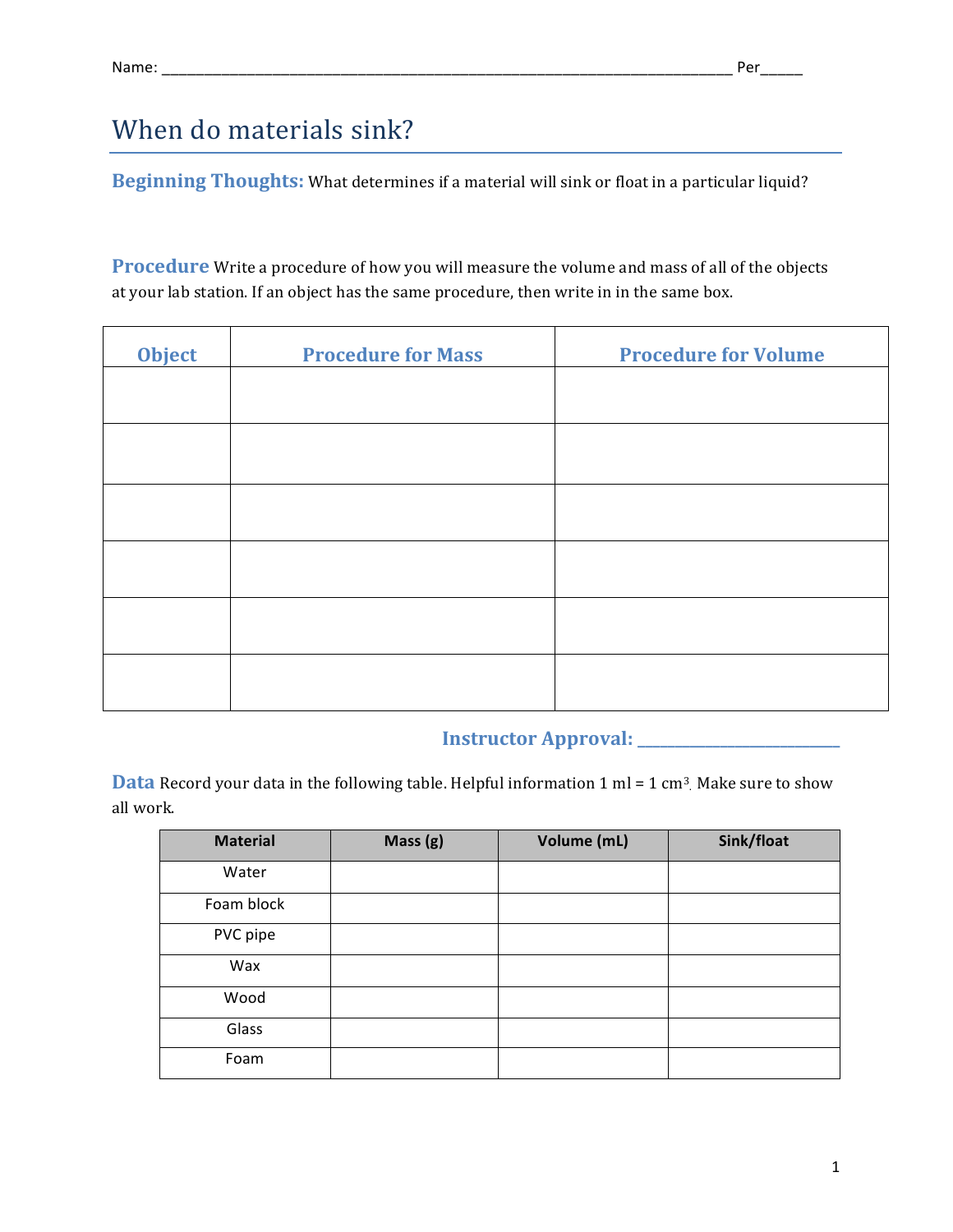|  |  |  |  |  |  |  |  |  | www.GreatLittleMinds.com |
|--|--|--|--|--|--|--|--|--|--------------------------|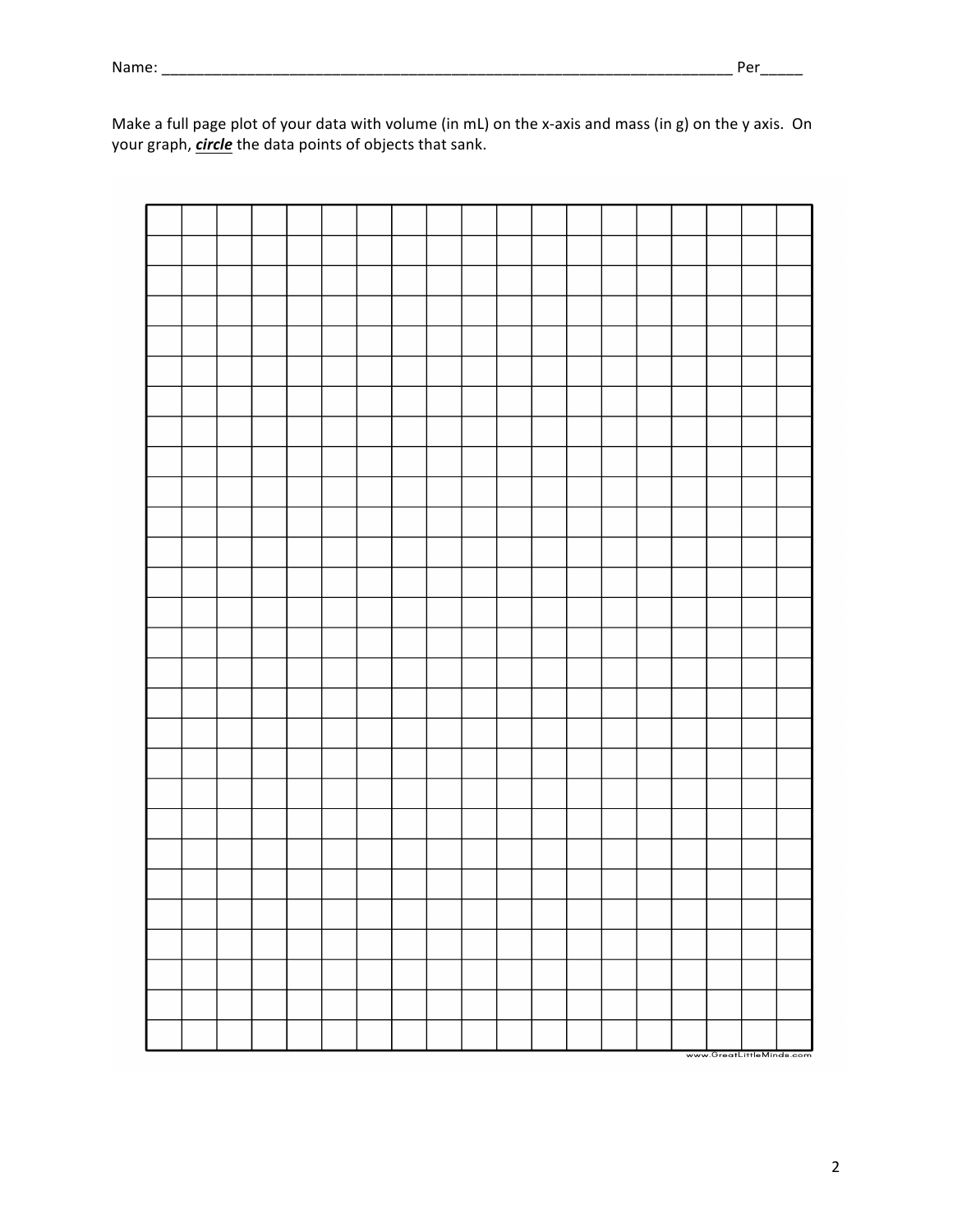## **Post Lab-Questions:**

- 1) Look at your graph. What do you notice about the points? Is there are trend that the points follow? What is similar about all of the points that sank? What is similar about all of the points that floated?
- 2) Calculate the ratio of mass to volume for each of your points. Make sure to include units.

| <b>Material</b> | mass | volume | Mass/volume |
|-----------------|------|--------|-------------|
| Water           |      |        |             |
|                 |      |        |             |
| Foam block      |      |        |             |
|                 |      |        |             |
| PVC pipe        |      |        |             |
|                 |      |        |             |
| Wax             |      |        |             |
|                 |      |        |             |
| Wood            |      |        |             |
|                 |      |        |             |
| Glass           |      |        |             |
|                 |      |        |             |
| Foam            |      |        |             |
|                 |      |        |             |

- 3) Look at your mass/volume ratios above. What do the materials that sank have in common in regards to their mass/volume ratio?
- 4) Look at your mass/volume ratios. What do the materials that float have in common in regards to their mass/volume ratio?